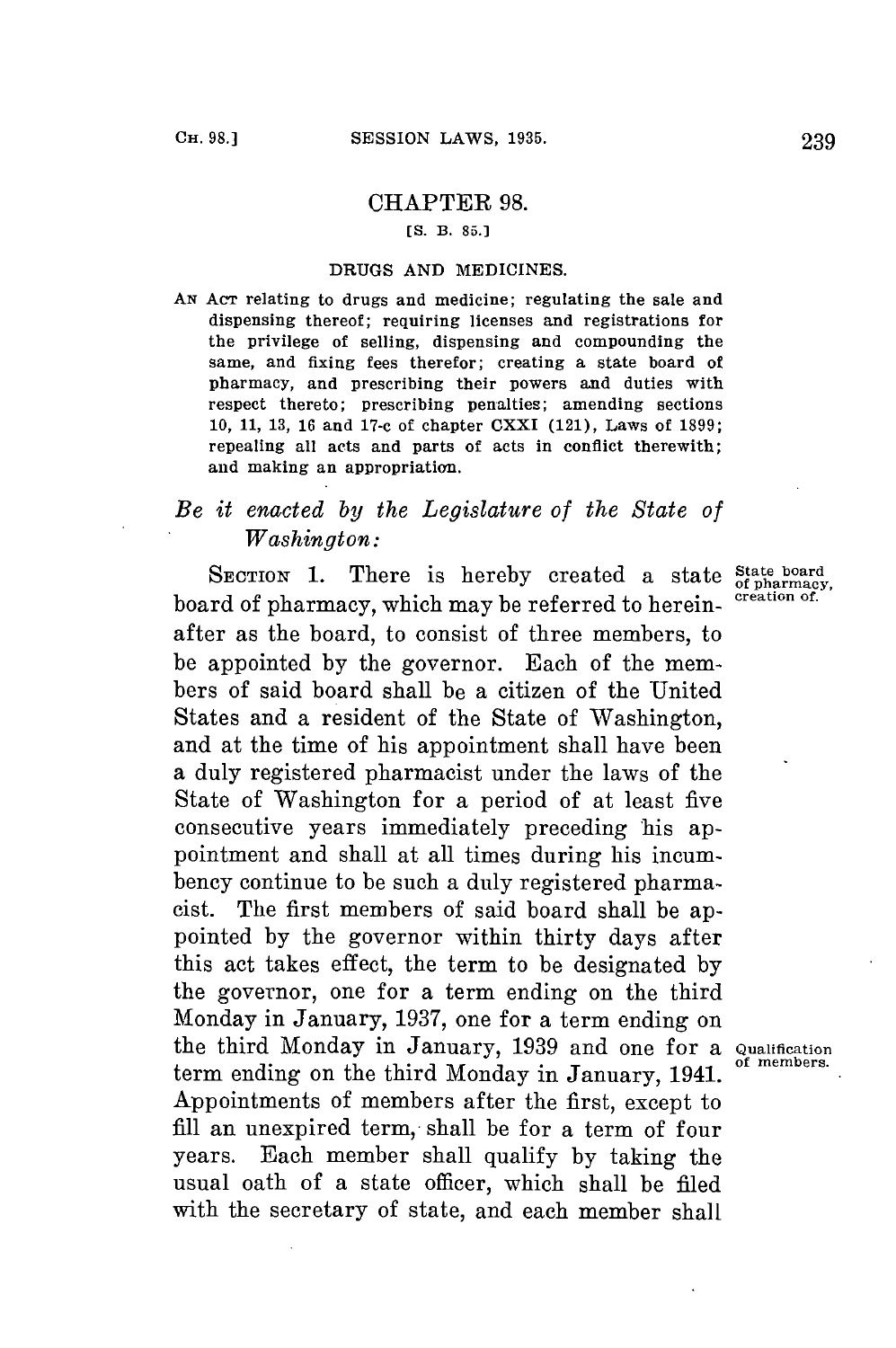hold office for the term of his appointment and until his successor is appointed and qualified. Each member shall be subject to removal at the pleasure of the governor, but no such removal shall be made **by** the governor unless he shall furnish the member with a letter setting forth his reasons for the removal and shall file a copy of such letter with the secretary of state where it shall remain subject to public inspection. In case of resignation, disqualification of a member, or a vacancy occurring from any cause, the governor shall appoint a new member for the unexpired term.

SEc. 2. Members of the board shall meet at such Organization places and times as the board shall determine and as often as necessary to discharge the duties imposed upon it **by** this act. The board shall elect a chairman from among its members. Two members shall constitute a quorum for the transaction of business. Each member of the board shall receive ten dollars per day for each day actually spent in the performance of his official duties, including days spend [spent] in going to and returning from the place of such performance, together with his actual and necessary traveling expenses.

> SEc. **3.** The board shall have power and it shall be its duty-

**Powers** (1) To pass upon the qualifications of applicants for licenses, registrations and certificates, prepare the necessary lists of examination questions, which may be partly oral and partly written, and determine and designate the applicants who successfully pass examination, and issue such licenses, registrations and certificates as are required and authorized **by** the provisions of chapter CXXI (121) of the Laws of **1899,** as amended, and chapter **180** of the Laws of **1923,** as amended;

> (2) To appoint, employ, discharge at will, and fix the compensation of a secretary and such inspec-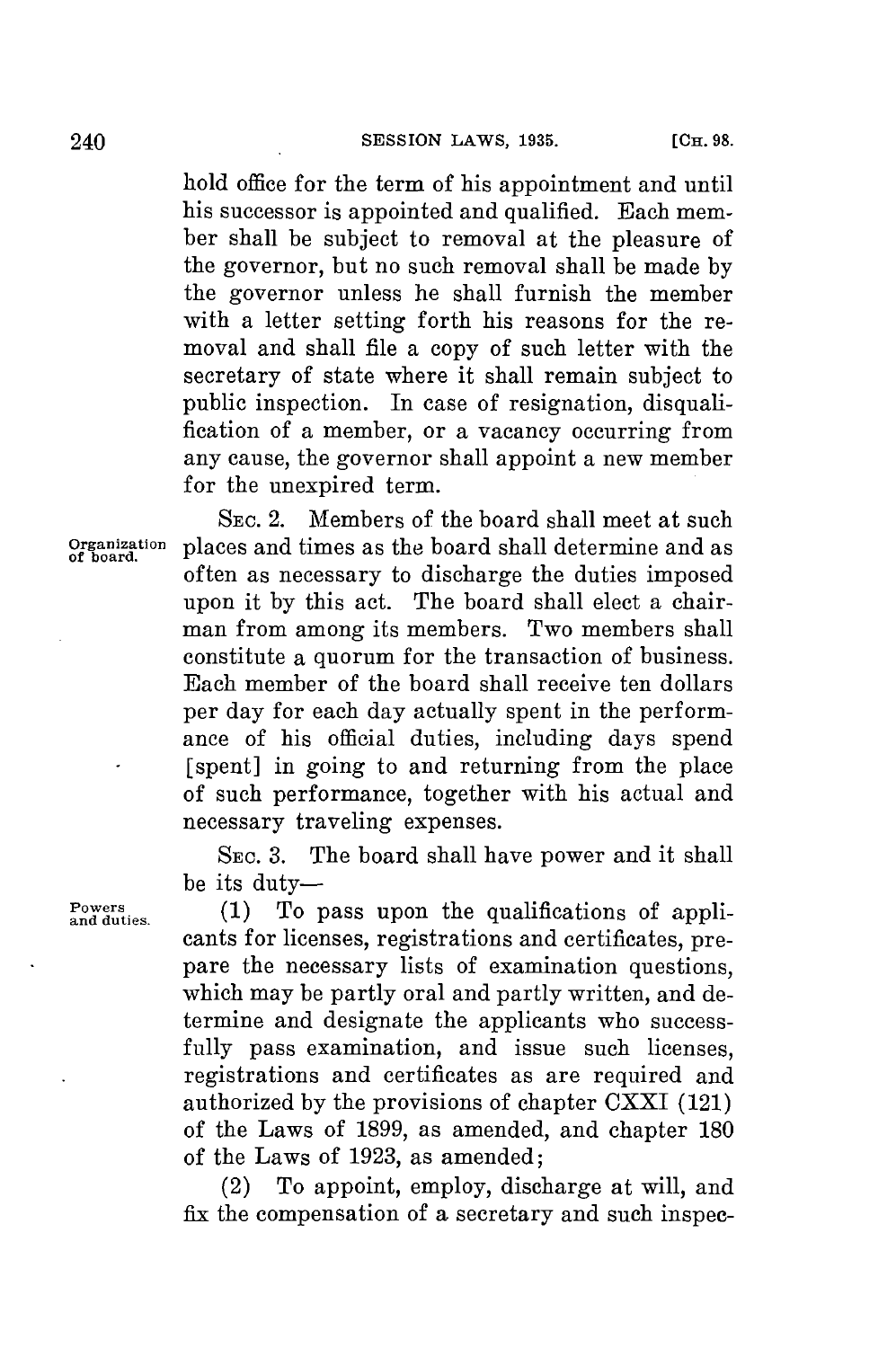tors, assistants and clerks as it shall deem necessary and advisable to discharge its duties under this act;

**(3)** To exercise a general supervision over, and to direct the enforcement of, the provisions of chapter CXXI (121) of the Laws of **1899,** as amended, and chapter **180** of the Laws of **1923,** as amended;

(4) To hold hearings and revoke or suspend, as provided **by** law, licenses, registrations and certificates issued pursuant to the provisions of chapter CXXI (121) of the Laws of **1899,** as amended, and chapter **180** of the Laws of **1923,** as amended;

**(5)** To make such rules and regulations as may be necessary or convenient, not inconsistent with law, to aid and facilitate the performance of the duties and powers imposed upon it **by** this act.

**SEC.** 4. That section **10** of chapter CXXI (121), **Amendment.** Laws of **1899,** as amended **by** section **5** of chapter **213** of the Laws of **1909 (§ 10135** of Remington's Revised Statutes) be amended to read as follows:

Section **10.** Every person claiming registration as a graduate in pharmacy or as a licentiate of some other state board, shall, before a certificate be granted, pay the sum of ten dollars, and every ap- **Examination.** plicant **for** registration **by** examination under this act shall pay the sum of ten dollars before the examination be attempted: *Provided,* That in case the applicant fails to pass a satisfactory examination he shall have the privilege of a second examination without any charge any time within one year. Every shopkeeper not a pharmacist, desiring to secure the benefits and privileges of this act, is hereby required to secure a shopkeeper's license, and he or **Shopkeeper's** she shall pay the sum of two dollars for the same, and annually thereafter the sum of two dollars **for** renewal of the same; and shall at all times keep said license or the current renewal thereof conspicuously exposed in the shop to which it applies.

**license.**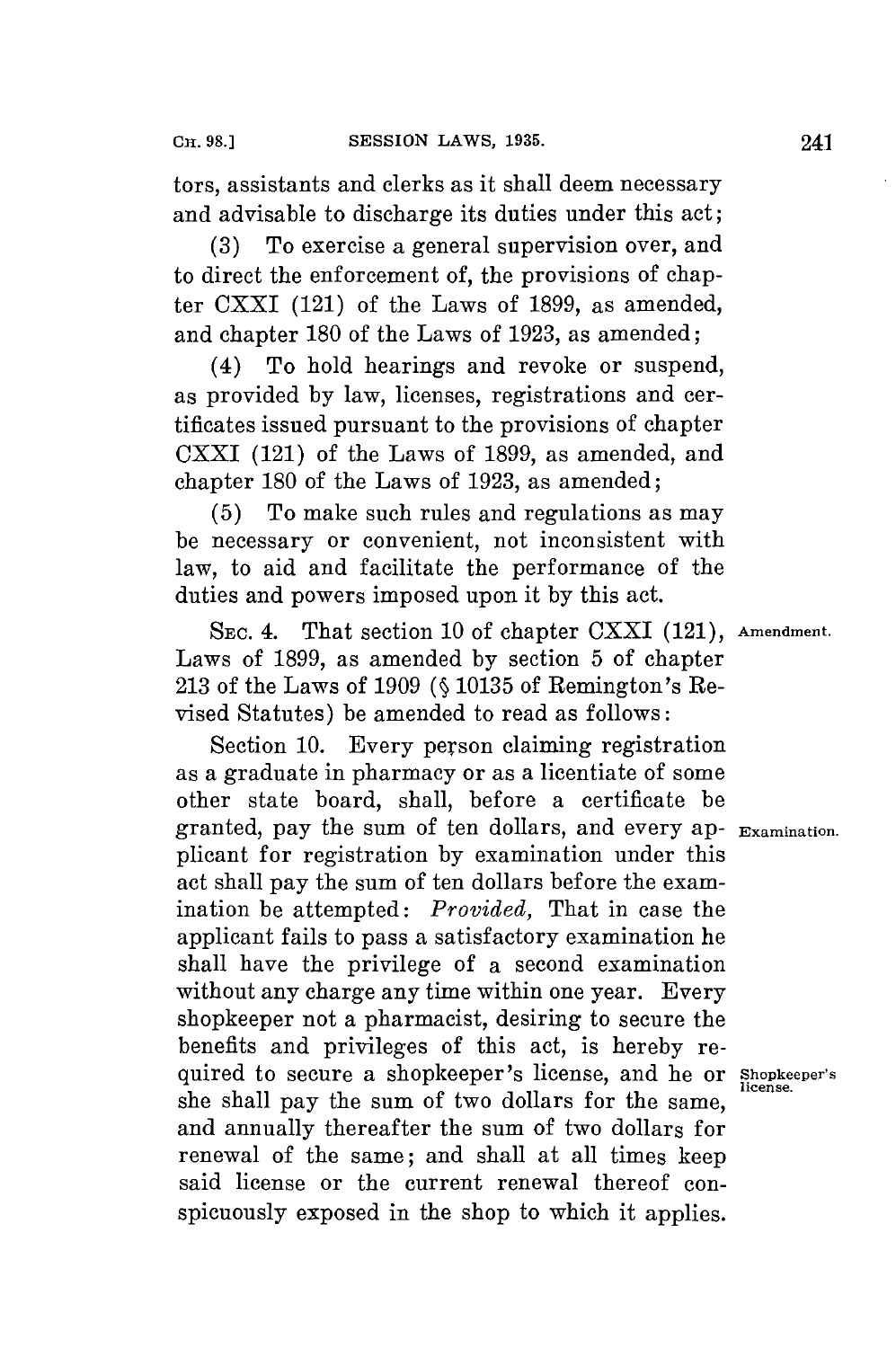242 **SESSION** LAWS, **1935. [CH. 98.**

Amends  $$16$  That section 16 of chapter 121 of the Session Laws<br>Laws of 1899, of 1900 by several discussed as follows **Laws of 1899.** of **1899** be amended to read as follows:

Section **16.** Every itinerant vendor or any peddler of any medicine, drug, nostrum or ointment or preparation for the treatment of disease or injury desiring to secure the benefit privileges or benefits of **Vendor's** this act is hereby required to secure a vendor's **license.** license; and he or she shall pay the sum of two dollars for the same and annually thereafter the sum of two dollars for the renewal of the same.

Amendment. SEC. 5. That section 11, chapter CXXI (121), Laws of **1899 (§ 10136** of Remington's Revised Statutes) be amended to read as follows:

Section **11.** Every registered pharmacist and assistant pharmacist who desires to continue the Renewal **practice of his profession shall annually on or be-**<br>registration **from** the first day of Inne of each year geome from fore the first day of June of each year secure from the board a renewal registration license, the fee for which shall be three dollars for a pharmacist and two dollars for an assistant. Every certificate of registration or the current renewal thereof shall **be** conspicuously exposed in the drug store, pharmacy or dispensary to which it applies. Any registered pharmacist, assistant pharmacist or shopkeeper who shall fail or neglect to conspicuously expose such certificates as are herein provided, shall be deemed guilty of a misdemeanor, and upon conviction thereof shall be fined not less than five nor more than ten dollars, and the costs of the action.

Amendment. SEC. 6. That section 13 of chapter CXXI (121), Laws of **1899,** as amended **by** section **7** of chapter **213** of the Laws of **1909 (§ 10138** of Remington's Revised Statutes) be amended to read as follows:

Section **13.** Any person not a registered pharmacist and not having continuously and regularly in his employ a duly licensed and registered pharma-**Misde-** cist within the full meaning of this act, who shall **meanors.** retail, compound or dispense medicines, or who shall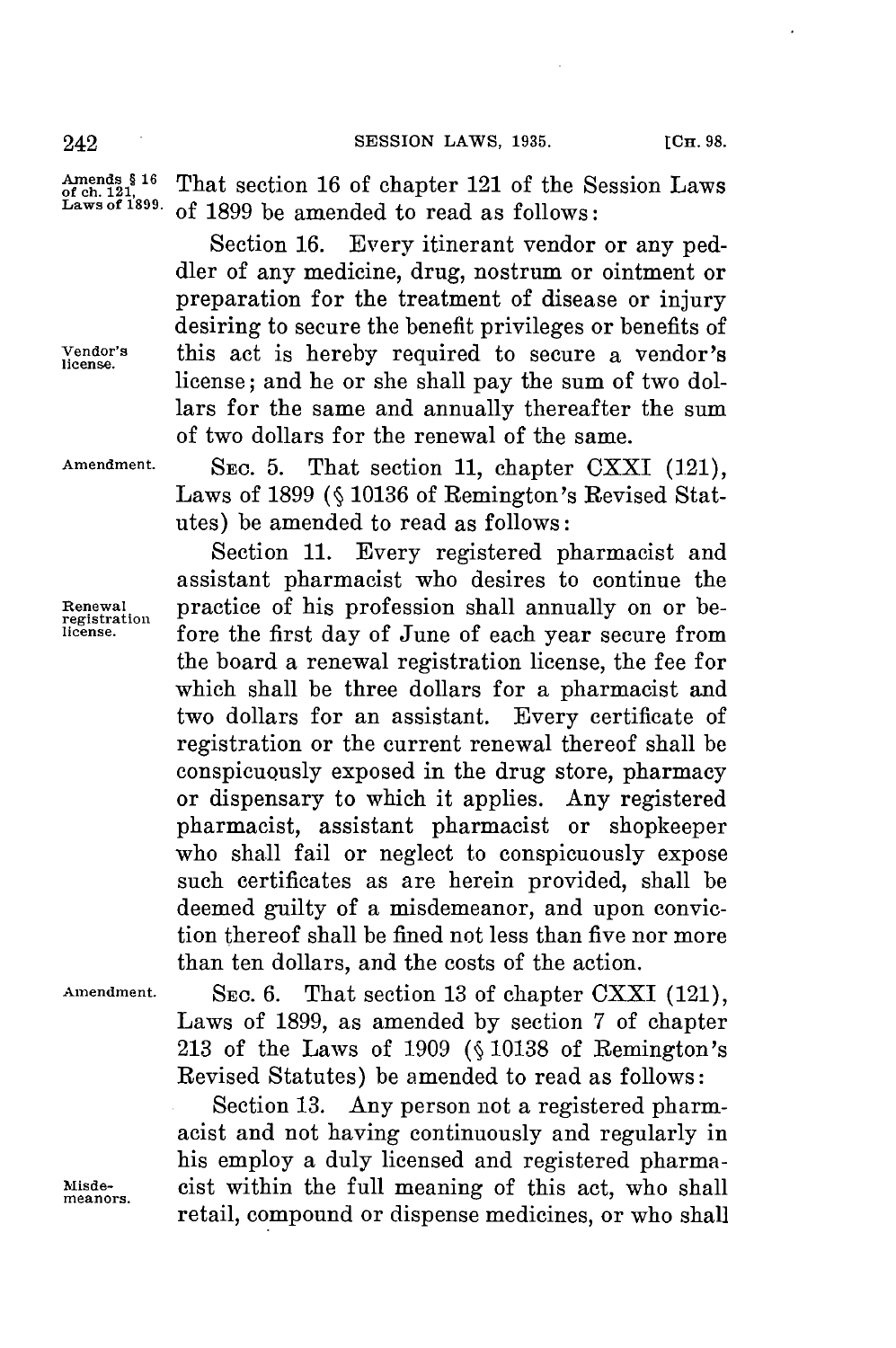take, use or exhibit the title of registered pharmacist, shall be deemed guilty of a misdemeanor, and upon conviction thereof shall be fined in any sum not to exceed fifty dollars; and each and every day that such prohibited practice continues shall be deemed a separate offense. Every place in which physicians' prescriptions are compounded or dispensed shall be deemed to be a pharmacy, drug store or dispensary, and the same shall at all times be under the personal supervision of a duly licensed and registered pharmacist; and any person who shall permit the compounding and dispensing of prescriptions, or vending of drugs, medicines or **Penalties.** poisons in his store or place of business, except upon the supervision of a registered pharmacist, or any registered pharmacist or shopkeeper registered under this act while continuing in business, who shall fail or neglect to procure annually his renewal of registration, or any person who shall willfully make any false representations to procure registration **for** himself or any other person, or who shall violate any of the provisions of this act willfully and know**ingly,** shall **be** deemed guilty of a misdemeanor, and upon conviction thereof shall be fined in any sum not to exceed fifty dollars; and each day that such prohibited practice continues shall be deemed a separate offense: *Provided,* That nothing in this act shall operate in any manner to interfere with the  $_{Not\ to}$   $_{h}$  interfere business of any physician and surgeon, duly licensed with physicians as such under the laws of this state, in regular practice, or prevent him from administering to his patients such medicines as he may deem proper, nor with selling proprietary medicine or medicines placed in sealed packages, nor with the exclusive wholesale business of any dealer except as hereinafter provided, nor prevent shopkeepers, itinerant vendors, peddlers or salesmen from dealing in and **Licenses.** selling the commonly used medicines, or patent and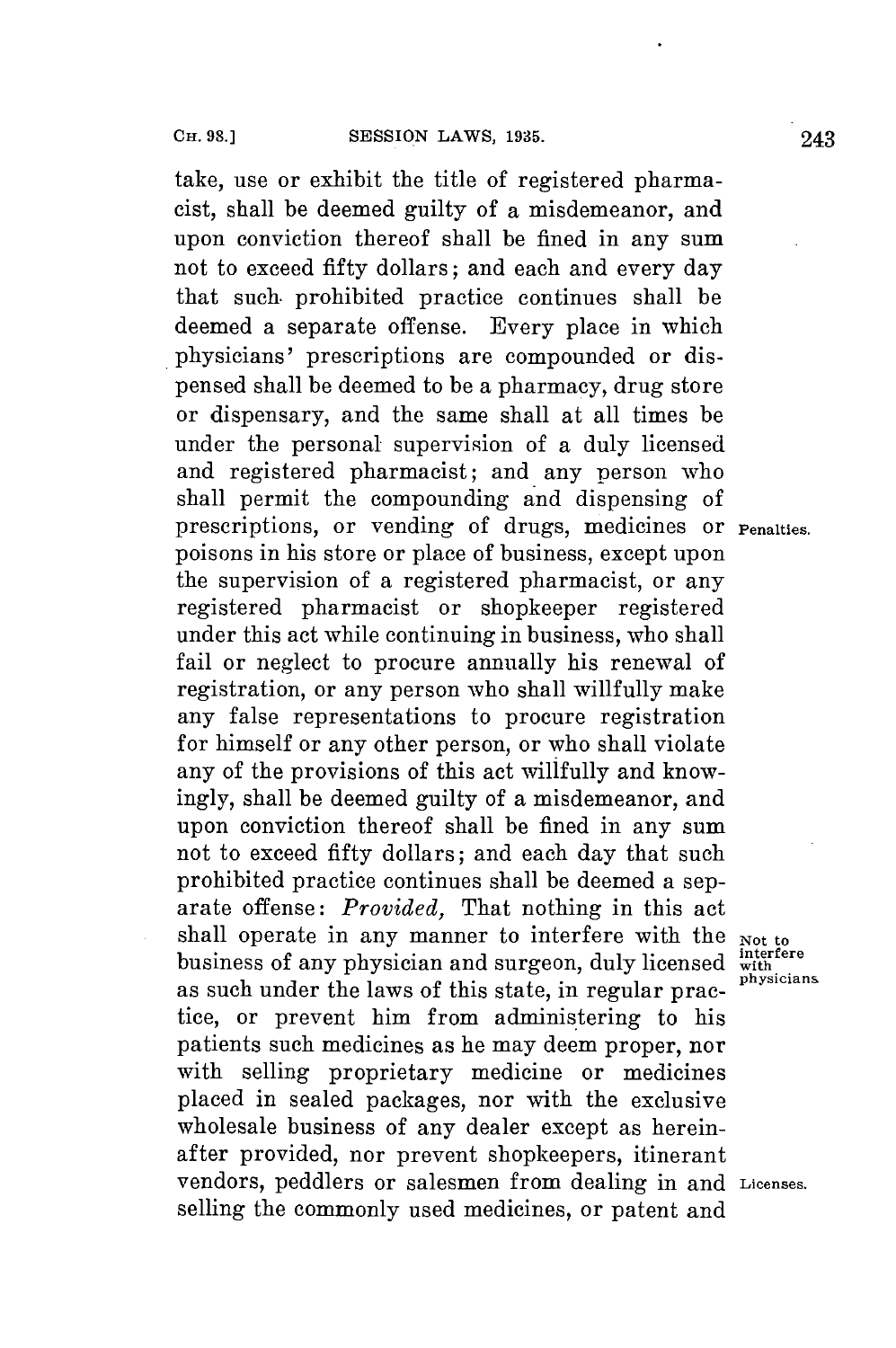proprietary medicines, if such medicines are sold in the original packages of the manufacturer, or in packages put up **by** a registered pharmacist in the manner provided **by** the state board of pharmacy, is [if] such shopkeeper, itinerant vendor, salesman or peddler shall have obtained a license as hereinabove provided; but any person who shall take or use or exhibit in or upon any place of business, or advertise in a newspaper, telephone or other directory, **by** radio, or in any manner the title of pharmacist, assistant pharmacist, druggist, pharmacy, drug **Violation.** store, medicine store, drug department, drugs, drug sundries, or any title or name of like description or import, or display or permit to be displayed upon said place of business the characteristic pharmacy show bottles or globes, either colored or filled with colored liquids, without having continuously and regularly employed in this [his] shop, store, or place of business a pharmacist duly licensed and registered under this act, shall be guilty of a misdemeanor, and each and every day that such prohibited practice continues shall be deemed a separate offense.

Amends § 16, SEC. 7. That section 16 of chapter CXXI (121)<br>
of 1899. **parts** of the Laws of 1899, being section 10141 of Reming**of 1896.** of the Laws of **1899,** being section 10141 of Remington's Revised Statutes, be and the same is hereby amended to read as follows:

Section **16.** Any itinerant vendor, shopkeeper, or any peddler of any medicine, drug, nostrum or ointment or preparation for the treatment of disease or injury, shall pay a license fee of two dollars an-License **nually on or before the first day of June.** The state fee for. **hence** of pharmacy shall issue a license to such itin. **fee for.** board of pharmacy shall issue a license to such itinerant vendor or peddler on application made to the state board of pharmacy, such license to be signed **by** the president and attested **by** the secretary with the seal of the board. Any such itinerant vendor or peddler who shall vend or sell, or offer to sell any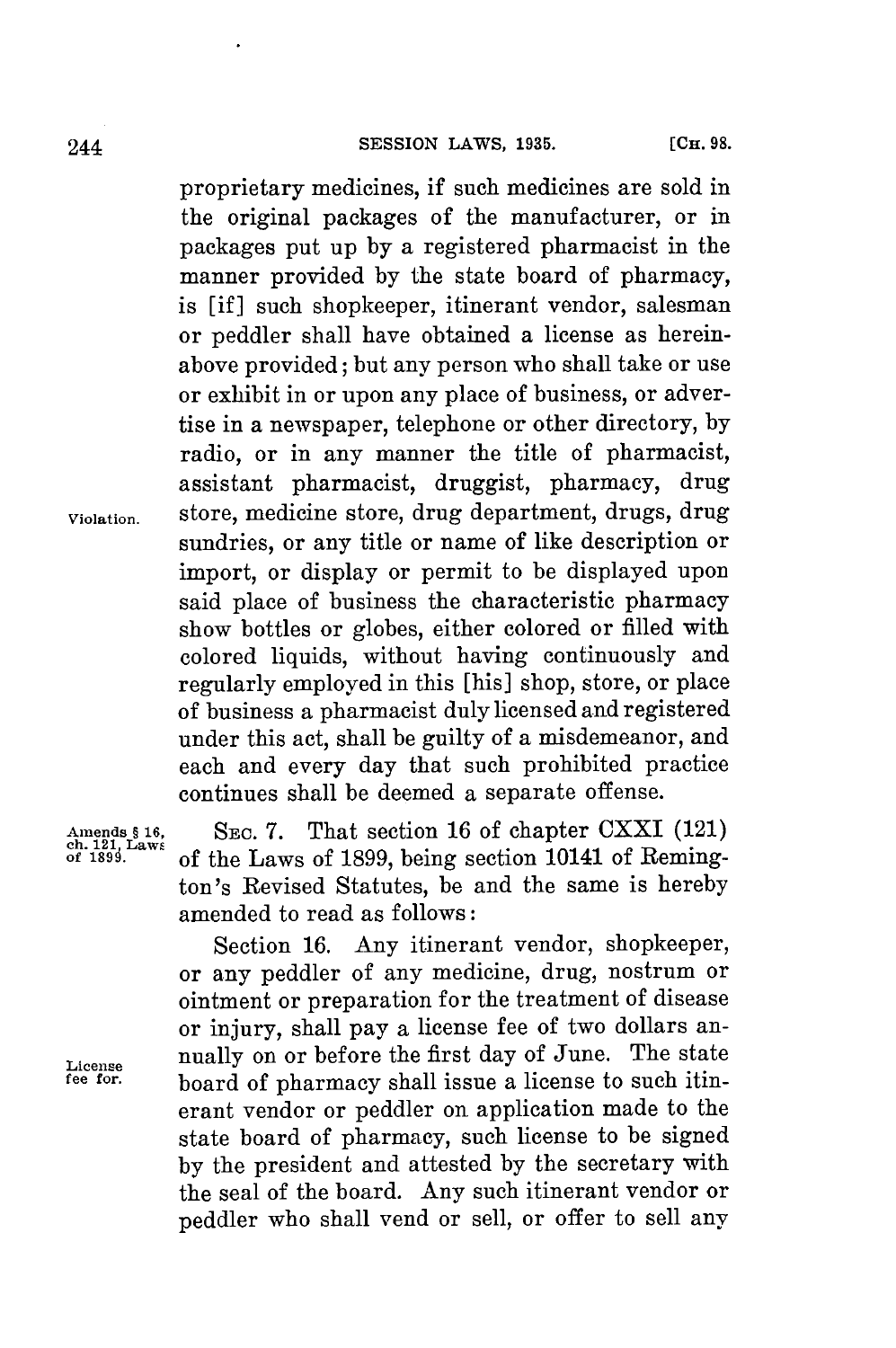such medicine, drug, nostrum or ointment or preparation without having a license to do so as herein provided, shall be guilty of a misdemeanor, and upon conviction thereof shall be fined in any sum Misdenot less than twenty dollars and not exceeding fifty dollars, for such offense, and each sale or offer to **Penalty.** sell shall constitute a separate offense.

SEC. 8. That sections 17-c of chapter CXXI Amends<br> **1)** Laws of 1899, as added by section 12 of chap-Laws of  $(121)$ , Laws of 1899, as added by section 12 of chapter **213** of the Laws of **1909 (§** 10145 of Remington's Revised Statutes) be amended to read as follows:

Section **17-c.** Within thirty days after this act takes effect, the owner of each and every drug store, pharmacy or dispensary, shall pay a license fee of two dollars, and annually thereafter, on or before the first day of June, a like **fee** of two dollars, for which he shall receive a license and registration of location, which shall entitle the owner to operate such drug store, pharmacy or dispensary at the location specified **for** the year ending on the next succeeding May 31st, and each such owner shall at the time of filing proof of payment of such **fee** as herein- **Filing** after provided, file with the state board of pharmacy state board. on a blank therefor provided, a declaration of ownership and location, which declaration of ownership and location so filed as aforesaid shall be deemed presumptive evidence of ownership of the pharmacy, drug store, or dispensary mentioned therein. It shall be the duty of the owner to immediately notify the board of any change of location and **Change of location.** ownership and to keep the license and registration of location or the renewal thereof properly exhibited in said drug store, pharmacy or dispensary. Failure to conform with this provision shall be deemed a misdemeanor, and upon conviction thereof the owner shall be fined not less than ten dollars nor **Misde**more than fifty dollars; and each day that said failure continues shall be deemed a separate offense.